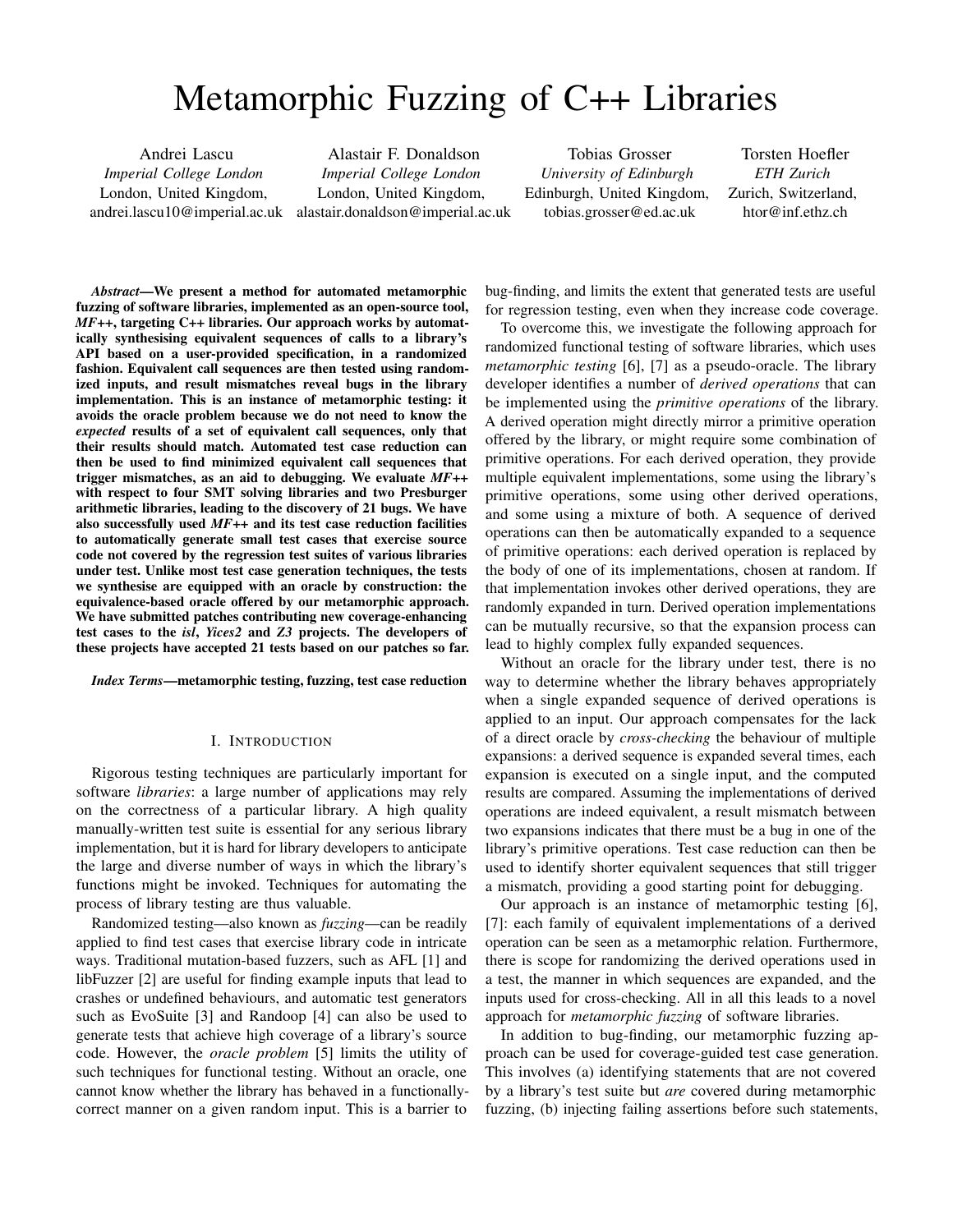(c) applying metamorphic fuzzing again to find test cases that trigger the assertion failures (i.e. achieve the additional coverage), and (d) using test case reduction to produce small test cases that still trigger the assertions (i.e. still achieve the extra coverage). Because the resulting reduced tests have oracles *by construction*—they check equivalence of a pair of minimised sequences of operations on a minimised input—they are suitable for adding to library regression test suites.

We have implemented our approach in a tool, *MF++*, intended for use by C++ library developers. Using *MF++* requires some manual effort from the developer. Principally, they identify suitable derived operations and provide equivalent implementations of these (i.e., provide the metamorphic relations), and provide a function that checks whether the results of two operation sequences are equivalent. The developer provides this information in C++, allowing them to work in the same language used for library development, with its powerful features. This manual effort is a *one-off cost*: once these ingredients have been provided, *MF++* is able to produce an *endless* stream of metamorphic test cases that can be used to intensively test the library. If the developer makes mistakes when providing these ingredients (e.g., they provide derived operation implementations that turn out to be inequivalent), *MF++* will quickly flag these up as possible bugs and automated test case reduction can then be used to yield a simple reproducer test case that the developer can examine to determine which operation implementation they need to fix.

We have evaluated *MF++* with respect to 6 libraries: *Z3* [\[8\]](#page-10-7), *CVC4* [\[9\]](#page-10-8), *Yices2* [\[10\]](#page-10-9), and *Boolector* [\[11\]](#page-10-10) (mature SMT solvers supporting various theories); and *isl* (Integer Set Library) [\[12\]](#page-10-11) and *Omega* [\[13\]](#page-10-12) (Presburger arithmetic [\[14\]](#page-10-13) libraries). Our testing has revealed 21 bugs overall, in *Z3*, *Yices2*, *isl* and *Omega*, 19 of which have been fixed in response to our reports. We have used coverage-guided test case generation to synthesise new, oracle-equipped test cases for the regression test suites of *isl*, *Yices2* and *Z3*, leading to 21 new tests being integrated into open-source test suites so far. These coverage-guided tests have shown value already by identifying two use-after-free bugs in the *Z3* code base.

In summary, our main contributions are:

- 1) A novel approach to metamorphic fuzzing of libraries that allows randomized testing for *functional* properties;
- 2) The design and implementation of *MF++*, an implementation of this approach for C++ libraries;
- 3) The combination of metamorphic fuzzing and test case reduction to enable coverage-guided test case generation;
- 4) A large evaluation over 6 libraries, leading to the discovery and fixing of many previously unknown bugs;
- 5) A demonstration of the effectiveness of coverage-guided test case generation, with 21 new test cases already integrated into open-source library test suites.

Reproducibility. *MF++* is open source [\[15\]](#page-10-14), and we have prepared an artifact that allows experimenting with the version of the tool used for the experiments presented in this paper [\[16\]](#page-10-15).

## II. BACKGROUND

<span id="page-1-0"></span>Metamorphic testing. Metamorphic testing aims to overcome the oracle problem [\[5\]](#page-10-4) by exploiting expectations on how the outputs of a system under test (SUT) should be related when applied to inputs that are associated in specific ways. As an example (adapted from [\[7\]](#page-10-6)), suppose program  $P$  computes the length of the shortest path between two points in an undirected graph. For two nodes  $a$  and  $b$  in a graph  $G$ , we can immediately tell that P is faulty if we find that  $P(G, a, b) \neq P(G, b, a)$ . Importantly, we can know that  $P$  is faulty without requiring an oracle for  $P$ —i.e., without actually knowing the length of the shortest path from  $a$  to  $b$ .

The key to metamorphic testing is that, from domain knowledge, some *metamorphic relations* (MRs) are expected to hold for the SUT. Formally, an MR is a pair of binary relations  $(R, S)$ , such that if  $(x, y) \in R$  for inputs x and y, then  $(f(x), f(y)) \in S$ , where  $f(a)$  results from executing the SUT on input a. In our example,  $R = \{((G, a, b), (G, b, a))\}\$ a and b are nodes of undirected graph  $G$ , and S is "=". Metamorphic testing involves checking whether an MR indeed holds for a selection of pairs of inputs. When an MR is violated this either indicates that there is a bug in the SUT (if the MR is accurate), or that the MR was poorly formulated.

Test case reduction. Randomized testing can lead to bugtriggering test cases that are too large and complex for developers to understand. A test case reducer takes a large bug-triggering test case and yields a smaller, simpler test case that still triggers the bug. Most test case reducers are based on delta debugging [\[17\]](#page-10-16), which involves systematically attempting to remove portions of the test case that may be unnecessary for triggering the bug of interest. Hierarchical delta debugging [\[18\]](#page-10-17) allows more efficient reduction by exploiting domain-specific information about the structure of test cases. When a test case triggers a functional error, it is important to preserve *validity* of the test case during the reduction process. In [§III-C](#page-3-0) and [§IV-C](#page-5-0) we describe the design and implementation of a customised validity-preserving reducer tailored to work with our metamorphic fuzzing approach.

## III. DETAILS OF OUR APPROACH

<span id="page-1-1"></span>Our approach to metamorphic library fuzzing repeatedly:

- generates multiple equivalent sequences of calls to functions of the library under test;
- executes each equivalent sequence on the same randomlygenerated input;
- checks that the results computed by the sequences are all equivalent;
- in the event of a mismatch, applies test case reduction to yield minimised equivalent call sequences that expose the mismatch, to aid in debugging.

It is the use of *equivalent* sequences that makes this a metamorphic testing approach. These equivalences can be viewed as metamorphic relations, and allow bugs to be identified without knowledge of the result that a particular sequence should compute, i.e., without an explicit oracle.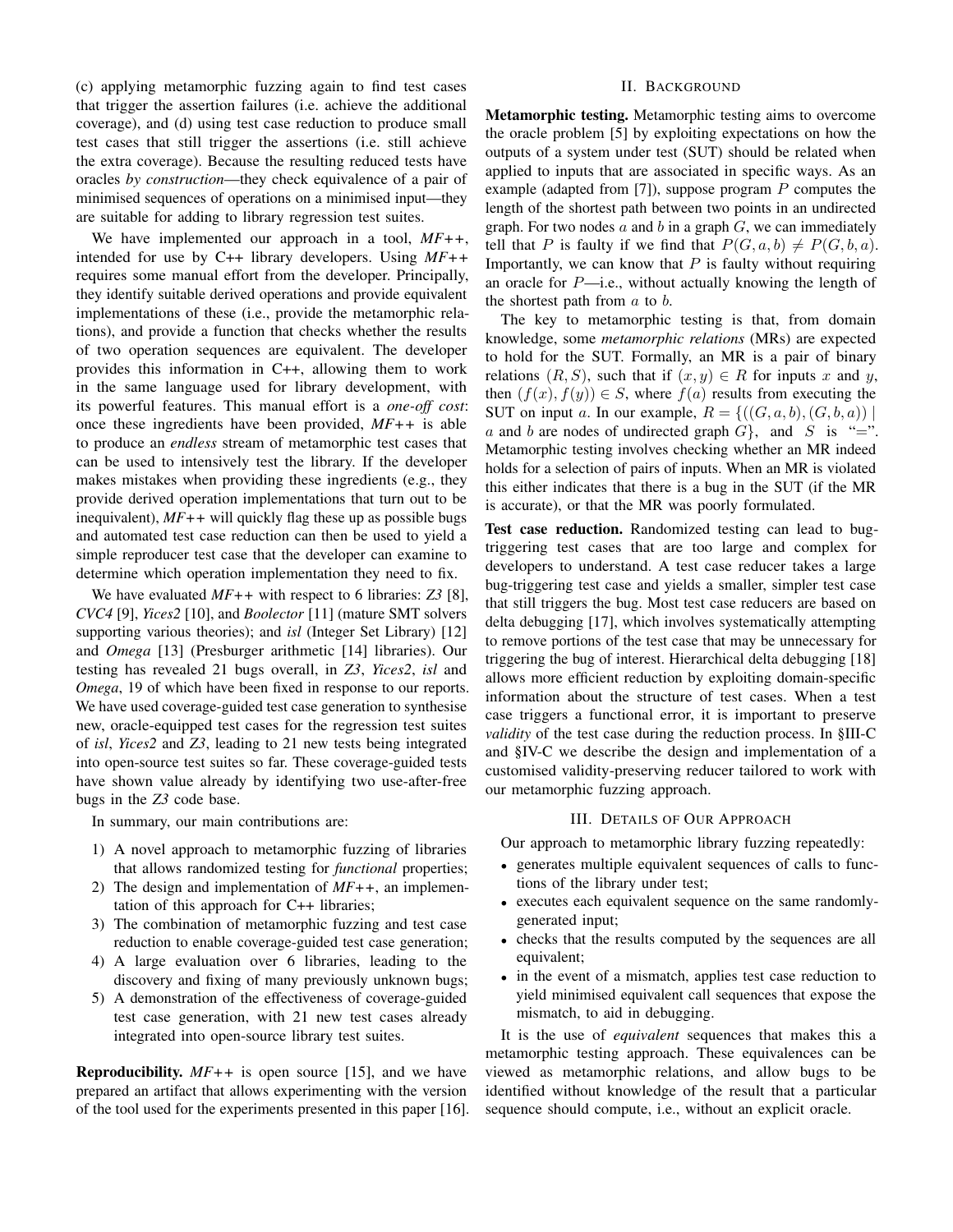We now describe the approach in detail, focusing on the ingredients the user needs to provide [\(§III-A\)](#page-2-0), and how these ingredients are used for metamorphic fuzzing [\(§III-B\)](#page-2-1) and exploited during test case reduction [\(§III-C\)](#page-3-0). We then explain an alternative use case for our approach: coverage-guided generation of oracle-equipped test cases [\(§III-D\)](#page-3-1). We also discuss the rationale for requiring the user to specify equivalent implementations of derived operations directly, rather than attempting to synthesise them automatically [\(§III-E\)](#page-4-0).

Running example. Suppose we wish to test an arbitraryprecision integer arithmetic library that defines: a type, BigInt, representing mathematical integers; binary functions add, sub and mul and greaterThan implementing the  $+,$ −, × and > operations; a unary function neg implementing negation. We refer to these functions as the *primitive operations* of the library. Suppose that literals are overloaded so that an int literal can be used in a BigInt context.

## <span id="page-2-0"></span>*A. User-provided Ingredients*

To use our approach, the user must provide a number of ingredients upfront. The payback for this one-off cost is the ability to subsequently generate an unbounded number of randomized metamorphic tests, with further manual effort required only if the library's API changes, or if the user wishes to expose features of the library in a more detailed fashion.

Derived operations. The user must first decide on some *derived operations* that can be implemented using the library under test. These might directly mirror primitive operations of the library, or might be operations that can only be implemented by combining primitive operations. For our example, we consider five derived operations: ADD and MUL, which mirror the add and mul primitive operations, IDENTITY, which takes a BigInt and should return a BigInt with the same value, ABS, which should yield the absolute value of a BigInt, and ZERO, which should yield a BigInt with the value 0.

Equivalent implementations of derived operations. For each derived operation the user must provide at least two *equivalent implementations*. Each operation should have at least one *base case* implementation that uses only primitive operations of the library; e.g., a base case implementation of MUL would delegate to the mul primitive operation, while a base case implementation of ABS could be:

```
BigInt ABS_BASIC(BigInt x) {
 return greaterThan(x, 0) ? x : neg(x); }
```
There should also be at least one implementation for each derived operation that achieves the effect of the operation in a more complex way, using a combination of primitive and derived operations; this is to ensure that the space of possible equivalent implementations of derived operations is large and interesting. A more interesting implementation of MUL could implement multiplication by repeated addition:

```
BigInt MUL_BY_ADD(BigInt x, BigInt y) {
  BigInt result = ZERO();
  for (BigInt i = ZERO(); greaterThan(y, i);
      i = ADD(i, 1))
    result = ADD(result, x);
```
**return** result;

}

Instead of using the add function directly, we use the derived operation ADD; similarly the literal 0 is replaced by ZERO.

For ADD, we could consider various implementations in addition to the basic implementation that delegates to add, e.g., exploiting the commutative law of addition:

BigInt ADD\_COMMUTED(BigInt x, BigInt y) { **return** add(y, x); }

or expressing addition in terms of subtraction and negation:

```
BigInt ADD_BY_SUB(BigInt x, BigInt y) {
  return sub(a, neg(b)); }
```
The basic IDENTITY implementation would directly return its argument. A more complex implementation could be:

```
BigInt IDENTITY_ADD_ZERO(BigInt x) {
 return ADD(x, ZERO()); }
```
Notice that this does not refer to any primitive operations of the library directly, but only to other derived operations. An example alternative implementation of ABS is:

```
BigInt ABS_BY_SUB_AND_NEGATE(BigInt x) {
  return greaterThan(x, ZERO())
     ? x : sub(x, MUL(2, neg(x))); }
```
Finally, suppose function rand returns a random BigInt. We can complement the base case of ZERO, e.g:

```
BigInt ZERO_BY_SUB() {
  BigInt temp = rand();
  return sub(IDENTITY(temp), IDENTITY(temp)); }
BigInt ZERO_BY_MUL() {
  return MUL(rand(), ZERO()); }
```
Random generation of library inputs. The user must provide a means of randomly generating inputs of each data type that a derived operation can consume. In [§IV](#page-4-1) we describe how the *MF++* tool facilitates this. In our example, this would require a source of random BigInt values, which could be achieved by generating random machine integers and promoting them to BigInt. The level of sophistication associated with random generation is at the discretion of the user: basic random generation suffices to get started with our technique, but more sophisticated generation to ensure particular properties or distributions over input values might improve the effectiveness of testing.

Equivalence checks. The user provides a function, equivalent $(x_1, x_2)$ , that decides whether two results generated by the library under test are equivalent. The required notion of equivalence for a particular library is usually obvious. We give some practical examples when we discuss our case studies in [§V.](#page-6-0) For our BigInt example, equivalent means equal.

## <span id="page-2-1"></span>*B. Randomized Metamorphic Testing*

We now explain how the above user-provided ingredients are used for metamorphic fuzzing.

Expanding derived operations. A derived operation is *expanded* by selecting one of its implementations and recursively expanding any derived operations used therein, until no derived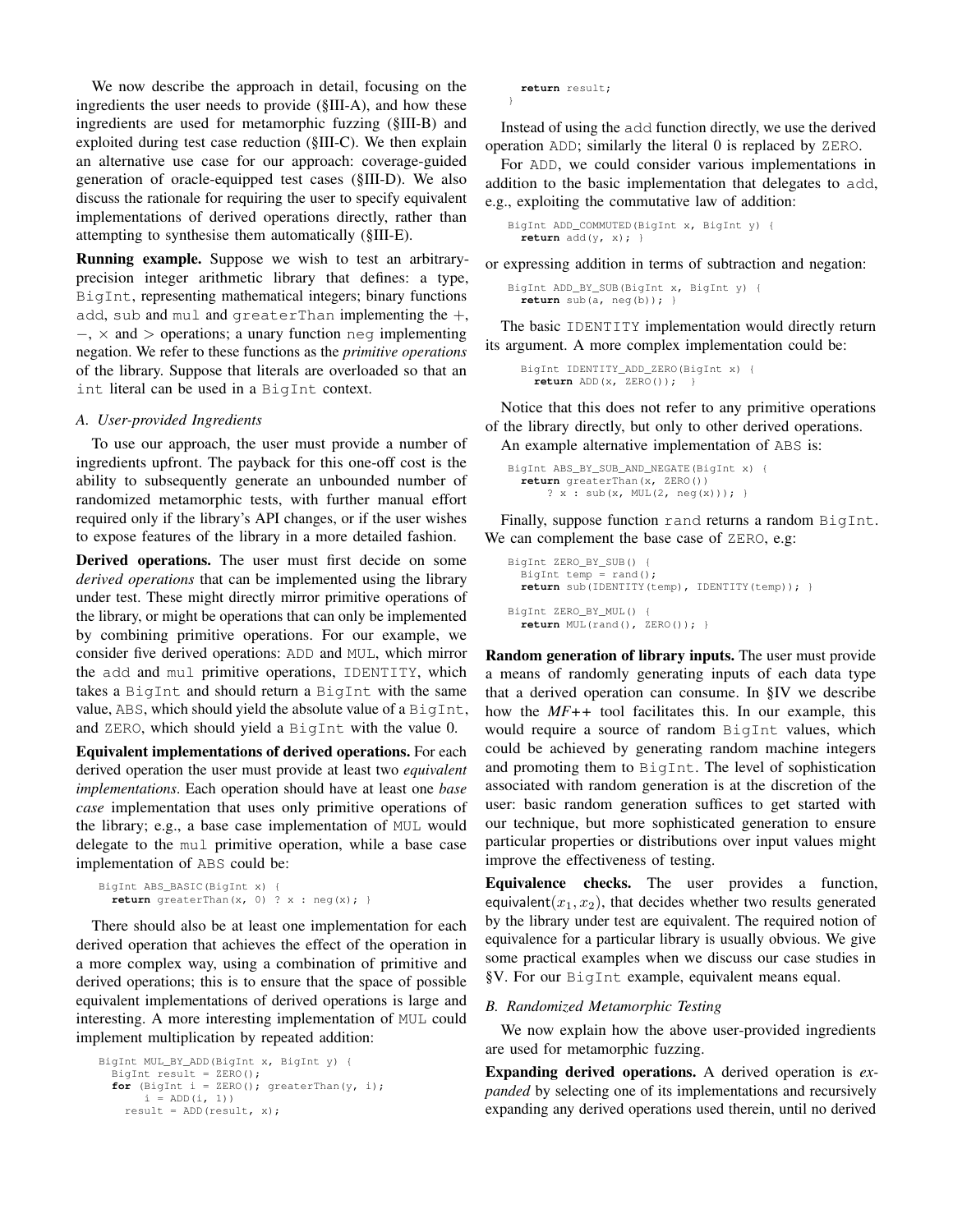<span id="page-3-2"></span>

Fig. 1: Recursively expanding the MUL derived operation

operations remain. [Figure 1](#page-3-2) shows part of a possible expansion of the MUL operation of our running example. First MUL is expanded to MUL\_BY\_ADD, which involves two occurrences each of the ADD and ZERO derived operations. The instances of ADD are expanded to ADD\_COMMUTED and ADD\_BY\_SUB, which do not use further derived operations, so their expansion is complete. One ZERO instance is expanded to ZERO\_BASIC, the other to ZERO\_BY\_MUL which uses the MUL and ZERO derived operations; these would in turn need to be expanded.

Let expansions  $OP$  denote the (typically infinite) set of possible expansions of derived operation OP. For an expansion  $E \in$  expansions(OP), let execute(E,  $\vec{x}$ ) denote the result obtained by executing  $E$  on input  $\vec{x}$  using the library under test. We have the following *metamorphic relation* (MR): if  $E_1, E_2 \in$  expansions(*OP*) and  $\vec{x}$  is a vector of inputs, then equivalent(execute $(E_1, \vec{x})$ , execute $(E_2, \vec{x})$ ) should hold. Using the formal definition of an MR in terms of binary relations R and S [\(§II\)](#page-1-0) we have  $R = \{((E_1, \vec{x}), (E_2, \vec{x})) |$  $\exists OP \cdot E_1, E_2 \in$  expansions $(OP)$ , and  $S =$  equivalent.

The testing process. A stream of random metamorphic test cases is generated by repeating the following process.

A sequence of m initial input variables,  $x_1, \ldots, x_m$ , are declared, each initialized to a randomized value. A sequence of *n* derived operations  $OP_1$ ,  $OP_2$ , ...,  $OP_n$  is then selected at random. A particular derived operation may appear multiple times in this sequence. For each  $1 \leq i \leq n$ , a temporary variable  $t_i$  matching the return type of  $OP_i$  is introduced to capture the value returned by  $OP_i$ .<sup>[1](#page-3-3)</sup> For each argument required by  $OP_i$ , a random choice is made between the inscope variables, i.e., the input variables  $x_1, \ldots, x_m$  and the result variables  $t_1, \ldots, t_{i-1}$  of earlier operations.

This leads to a set of input variables  $x_1, \ldots, x_m$  (for some  $m \geq 0$ , each with a randomized initial value, and a sequence of  $n$  derived operation invocations. The *i*th invocation in the sequence has the form  $t_i = OP_i(\vec{p_i})$ , where each parameter in  $\vec{p_i}$  is either one of the input variables  $x_j$   $(1 \le j \le m)$ , or the result  $t_j$   $(1 \leq j < i)$  of an earlier operation.

The invocation sequence is then replaced with k *expanded* sequences, called *equivalent variants*. A variant  $v$   $(1 \le v \le k)$ is obtained by duplicating the invocation sequence, and then:

- replacing each definition and use of a result variable  $t_i$ with a variant-specific result variable  $t_{i,v}$ ;
- replacing each derived operation  $OP<sub>i</sub>$  with a variantspecific expansion  $E_{i,v} \in$  expansions( $OP_i$ ).

The final step in generating a metamorphic test involves asserting a *postcondition*: that equivalent $(t_{n,1}, t_{n,\nu})$  holds for each  $2 \le v \le k$ . Because each variant v is expanded from the same sequence of derived operations, any one of these assertions failing demonstrates that the equivalent expansions of the sequence of derived operations have led to different results. Such an assertion failure indicates that at least one library function must be implemented *incorrectly*. The failure can be investigated to pinpoint the bug in the library implementation.

## <span id="page-3-0"></span>*C. Test Case Reduction*

A test that triggers a postcondition failure may be very complex and hard to understand: the sequence length  $n$  and number of variants  $k$  may be large, certain derived operations may have been expanded with a high recursion depth, and the random inputs used for testing may also be intricate.

We propose a specialised form of hierarchical delta debugging [\[18\]](#page-10-17) to shrink tests down to a more digestible form. First, variants can be systematically eliminated to identify the subset of variants required to trigger the postcondition failure. Derived operations can then be removed from the sequences of the remaining equivalent variants, leading to a minimal set of derived operations. The expansions of the derived operations that remain can then be systematically simplified: each time a non-base case implementation of a derived operation has been used, the base case implementation can be tried instead, so that non-trivial implementations remain only where they are required in order for the postcondition failure to occur. Finally, the test input that induces the failure can be simplified.

We note again that test case reduction is useful not only for diagnosing bugs, but also for helping the developer to quickly identify bugs in the ingredients they have provided.

#### <span id="page-3-1"></span>*D. Coverage-guided Test Case Generation*

As discussed in the introduction, an alternative application of our approach, beyond bug finding, is generation of oracleequipped test cases that increase coverage of the library under test. We focus on statement coverage, but the approach could be applied in the context of other measurable coverage criteria.

<span id="page-3-3"></span><sup>&</sup>lt;sup>1</sup>For ease of presentation we assume operations have non-void return type; in practice result variables are omitted for operations with void return type.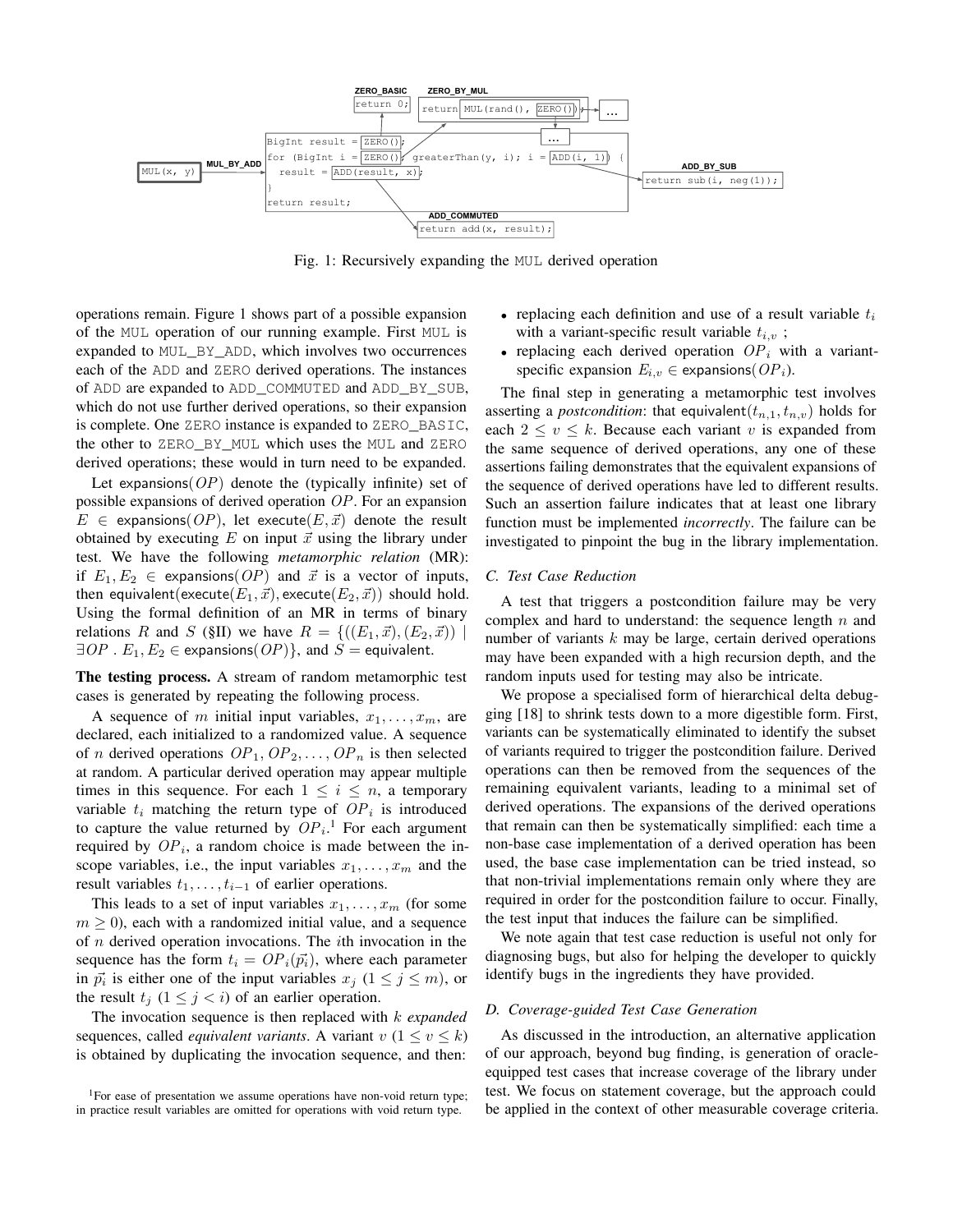Suppose a library's regression test suite covers a set S of statements of the library implementation. If a randomlygenerated test case t covers a statement  $x \notin S$ , then t identifies a *coverage gap*: x is *not* covered by the current regression test suite, but coverage of  $x$  is achievable, as demonstrated by the test case t. The test case t has the *potential* to be used to augment the library's regression test suite. However, being randomly-generated, t is likely to be large and complex. Furthermore, if  $t$  does not come equipped with a test oracle, there is little to be gained by adding  $t$  to the regression test suite since the pass/fail status of  $t$  cannot be determined.

3

<span id="page-4-5"></span><span id="page-4-3"></span>5

<span id="page-4-6"></span>12

16 }

19 }

<span id="page-4-8"></span><span id="page-4-7"></span>21 } 22

<span id="page-4-13"></span><span id="page-4-12"></span><span id="page-4-11"></span><span id="page-4-10"></span> $34$ 

<span id="page-4-9"></span>37

<span id="page-4-14"></span><span id="page-4-4"></span>40

<span id="page-4-16"></span><span id="page-4-15"></span>46

<span id="page-4-17"></span>50 }

<span id="page-4-23"></span><span id="page-4-19"></span><span id="page-4-18"></span>53

<span id="page-4-22"></span><span id="page-4-21"></span><span id="page-4-20"></span>63 }

Our metamorphic fuzzing approach provides a solution to these problems. First, generated test cases come with an equivalence-based oracle by construction: a test case checks that a number of equivalent variants do indeed compute equivalent results. Second, test case reduction [\(§III-C\)](#page-3-0) allows shrinking a large test case to a small one that is *still* equipped with a metamorphic oracle. This a form of *cause reduction* [\[19\]](#page-10-18), [\[20\]](#page-10-19): instead of reducing a test case with respect to a failure, reduction is performed with respect to a coverage target.

Our coverage-guided approach differs fundamentally from feedback-directed techniques such as EvoSuite [\[3\]](#page-10-2) and Randoop [\[4\]](#page-10-3). These techniques exploit feedback from the SUT during test generation. In contrast, *MF++* is a black-box fuzzer. However, when *MF++* turns out to have covered additional code compared to a regression test suite, the process of using test case reduction to obtain a small test is coverage-guided.

We explain how we have implemented this idea in [§IV-D,](#page-6-1) and discuss our experience using this approach to contribute new test cases to open source projects in [§V-C.](#page-7-0)

## <span id="page-4-0"></span>*E. Discussion*

Our approach requires the library developer to identify suitably-interesting derived operations, and provide implementations that are indeed equivalent. The usefulness of the test cases that can then be generated by our approach—in terms of their bug-finding ability—is intimately related to the derived operations (and implementations thereof) that the developer has provided: trivially-equivalent implementations are unlikely to lead to the discovery of bugs.

As emphasised above, the provision of derived operation implementations by the user is a one-off effort, and test case reduction serves as a debugging aid when the user gets things wrong. One might ask whether equivalent implementations of derived operations could be synthesised *automatically*, to remove this burden completely. We regard this as an interesting direction for future research, but believe that it would be very challenging in the context of C++ libraries. Furthermore, a library developer would need to understand the details of a synthesised implementation in order to comprehend bugs found by the approach, and their time might be better spent using their domain expertise to write some simple implementations of derived operations directly.

## IV. DESIGN AND IMPLEMENTATION OF *MF++*

<span id="page-4-1"></span>The approach described in [§III](#page-1-1) is general and could be instantiated in principle for the testing of libraries written in any

```
1 #include "bigint.h" // Include library header
2 #include "mfpp.h" // Include MF++ header
   4 namespace mfpp {
   6 namespace operations {
      // Forward-declare signatures for derived operations
     namespace ADD { BigInt placeholder(BigInt, BigInt); }
     9 namespace MUL { BigInt placeholder(BigInt, BigInt); }
10 namespace ZERO { BigInt placeholder(); }
11 // Similar for other derived operations
13 namespace ADD { // Equivalent implementations of ADD<br>14 BigInt ADD BASIC(BigInt a, BigInt b) {
       14 BigInt ADD_BASIC(BigInt a, BigInt b) {
15 return add(a, b);
17 BigInt ADD_BY_SUB(BigInt a, BigInt b) {
18 return sub (a, neg (b));
20 // Other implementations of ADD
23 namespace MUL { // Equivalent implementations of MUL
24 BigInt MUL_BASIC(BigInt a, BigInt b) {
25 return mul(a, b);
26 }
27 BigInt MUL_BY_ADD(BigInt a, BigInt b) {
28 BigInt result = ZERO::placeholder();
29 for (BigInt i = ZERO::placeholder();
30 greaterThan(b, \overrightarrow{i});
31 i = ADD::placeholder(i, 1))
32 result = ADD::placeholder(result, a);
33 return result;
35 // Other implementations of MUL
36 }
38 // More namespaces with implementations for ZERO, etc.
39 } // namespace operations
41 namespace generators {
42 BigInt rand() { return BigInt(std::rand()); }
43 BigInt byAdd(BigInt a, BigInt b) { return add(a, b); }
44 // Similar for other operators.
45 } // namespace generators
47 namespace checks {
48 bool equivalent(BigInt a, BigInt b) {
49 return a == b;
51 } // namespace checks
52 } // namespace mfpp
54 int main() {
55 initializeBigInt(); // Any necessary initialization
56 BigInt x1 = 42;57 BigInt x2 = mfpp::fuzz<BigInt>();
58 // ...
59 BigInt xm = mfpp::fuzz<BigInt>();
60 mfpp::meta_test();
61 finalizeBigInt(); // Any necessary finalization
62 return 0;
```
Fig. 2: *MF++* specification for the BigInt example

programming language. We now describe the implementation of the *MF++* tool for testing C++ libraries (and also C libraries, due to the ease by which C code can be invoked from C++).

#### *A. Specifying a Library*

To use *MF++* a developer writes a C++ file that (a) includes the library header files plus an *MF++*-specific header, (b) uses a series of C++ namespaces to describe the derived operations and other user-provided ingredients, and (c) declares a main method that serves as a template for the form of generated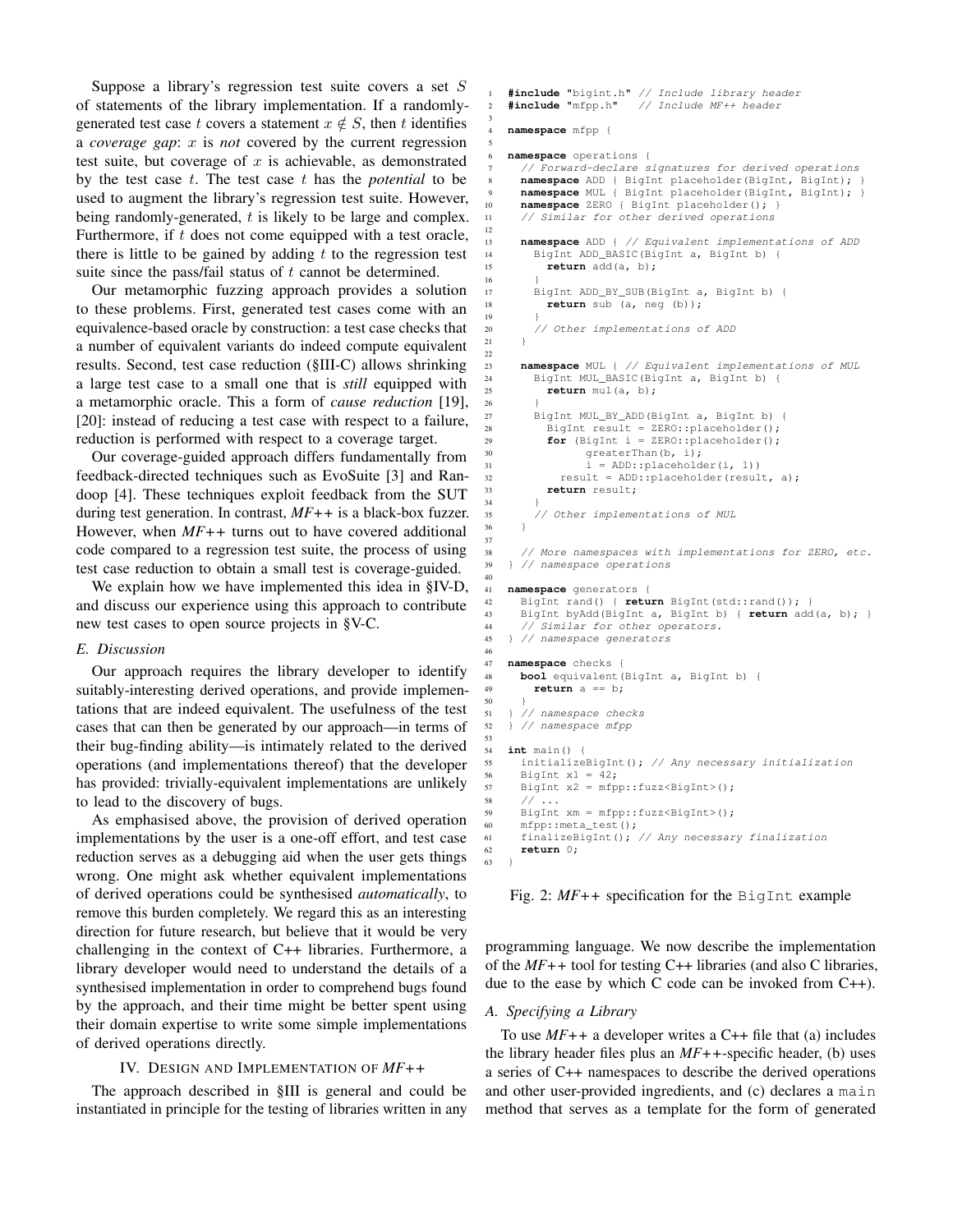tests. Collectively we call this a *specification* for the library under test. [Figure 2](#page-4-2) illustrates a specification for the BigInt example of [§III.](#page-1-1) We discuss its various components.

Derived operations and implementations. An operations namespace (lines [6](#page-4-3)[–39](#page-4-4) of [Figure 2\)](#page-4-2) is used to expose derived operations and their implementations to *MF++*. Each operation has its own sub-namespace, so there are namespaces for ADD, MUL, etc., in our example. First, for each derived operation, a function called placeholder is forward-declared. This specifies the signature of the derived operation. The forward declaration for the signature of ADD is on line [8,](#page-4-5) for example.

The forward declaration of a derived operation is followed by its equivalent implementations. Two implementations of ADD are shown on lines [13–](#page-4-6)[21,](#page-4-7) inside the operations::ADD namespace, matching the signature of ADD::placeholder. Two implementations of MUL are shown on lines [23—](#page-4-8)[36.](#page-4-9) Recall from [§III](#page-1-1) that MUL\_BY\_ADD uses the derived operations ZERO and ADD. In the implementation of [Figure 2](#page-4-2) this is codified via calls to ZERO::placeholder (lines [28](#page-4-10) and [29\)](#page-4-11) and ADD::placeholder (lines [31](#page-4-12) and [32\)](#page-4-13). Because an *MF++* specification is written in C++, implementations of derived operations can use the full power of this language.

No implementations are provided for the placeholder functions; they are literally placeholders. Calling e.g., ADD::placeholder indicates that *some* implementation of ADD should be invoked.

Random input generation. Our approach requires a source of random initial inputs, and it can be useful for implementations of derived operations to have access to random generation (see the ZERO\_BY\_SUB and ZERO\_BY\_MUL examples of [§III\)](#page-1-1). *MF++* provides a templated function, mfpp::fuzz<T>(), that can be invoked to request a randomly-generated value of type T. The ingredients that fuzz can use are specified via a generators namespace, illustrated on lines [41–](#page-4-14)[45](#page-4-15) of [Figure 2.](#page-4-2) This allows *MF++* to expand a call to  $mfpp$ :: fuzz<BigInt>() to call either generators::rand or generators::byAdd. In the latter case,  $MF++$  would need to provide two further  $BigInt$ values, one for each parameter of generators::byAdd, which it could do by using fuzz to generate additional values, or re-using previously-generated values. The fuzz function can also be invoked from implementations of derived operations when random data is required. By exposing a number of constructor operations to *MF++*, the user equips *MF++* with the ability to recursively generate interesting inputs.

Equivalence checks. A checks namespace, illustrated by lines [47—](#page-4-16)[51](#page-4-17) of [Figure 2,](#page-4-2) must include at least one binary predicate that checks whether two values of one of the library's data types are equivalent. More than one such function can be specified, so that if multiple checks are desired in the postcondition of a test they can be specified separately. *MF++* will ensure that the return type of the final operation in the operation sequence that it generates matches the argument types of the functions in the checks namespace (the argument types must be the same for all such functions).

The test template. A main method specifies the skeleton structure of a generated test. This should perform library setup (line [55](#page-4-18) of [Figure 2\)](#page-4-2), declare a number of input variables (lines  $56-59$ ), use a special mfpp::meta\_test function to instruct *MF++* as to where it should insert the equivalent operation sequences and postcondition checks (line [60\)](#page-4-21), and perform library tear-down (line [61\)](#page-4-22). The harness can use a mixture of randomly- and concretely-initialized inputs. In our example, x1 is initialized with a specific value (line [56\)](#page-4-19), while  $x^2$  and  $x^2$  are initialized to random values via calls to mfpp::fuzz<BigInt>() (lines [57](#page-4-23) and [59\)](#page-4-20).

## *B. Implementing Test Case Generation*

Given a specification, *MF++* generates a test by outputting a fresh C++ file that #includes the library's headers, and then contains a copy of the main function adapted such that (1) each  $mfpp: fuzz \le T$  () call is expanded to a concrete series of calls to functions from the generators namespace; and (2) mfpp: meta\_test() is replaced with a series of equivalent expansions of a randomly sequence of derived operations, followed by a post-condition check, according to the procedure described in [§III.](#page-1-1) All variables in scope at the mfpp:meta\_test() call site are available as arguments to the derived operation sequence.

*MF++* is implemented using the Clang LibTooling framework [\[21\]](#page-10-20), which provides code analysis facilities for C++.

## <span id="page-5-0"></span>*C. Implementing Test Case Reduction*

We have implemented the customised version of hierarchical delta debugging discussed in [§III-C,](#page-3-0) again using the Clang LibTooling framework. The reducer regards a test case as *interesting* if the test case exhibits a postcondition failure—i.e., there is a result mismatch between metamorphic variants—or causes the library implementation to crash in some other way (e.g., due to an internal error being triggered).

The reducer exploits domain-specific knowledge of the format of generated test cases in order to simplify them. It first systematically eliminates metamorphic variants that are unnecessary for the bug to trigger. This usually eliminates all but two variants. The reducer then systematically shortens the sequence of derived operations executed by the remaining variants. Eliminating the ith derived operation involves removing the respective expansions of this operation from the remaining variants. If the result of the ith derived operation is used later in the test case, such uses are replaced with uses of other type-compatible variables. The reducer then (a) folds up non-trivial expansions of derived operations by attempting to replace them with base cases, and (b) simplifies the input to the test case. In both cases, the reducer exploits the format of the library specification to guide the simplification process.

Each of these phases iterates until a fixed-point is reached i.e., to the point where no further simplifications of the kind associated with the phase lead to an interesting test case. All phases start by aggressively trying many simplifications simultaneously, in order to quickly cut out large swathes of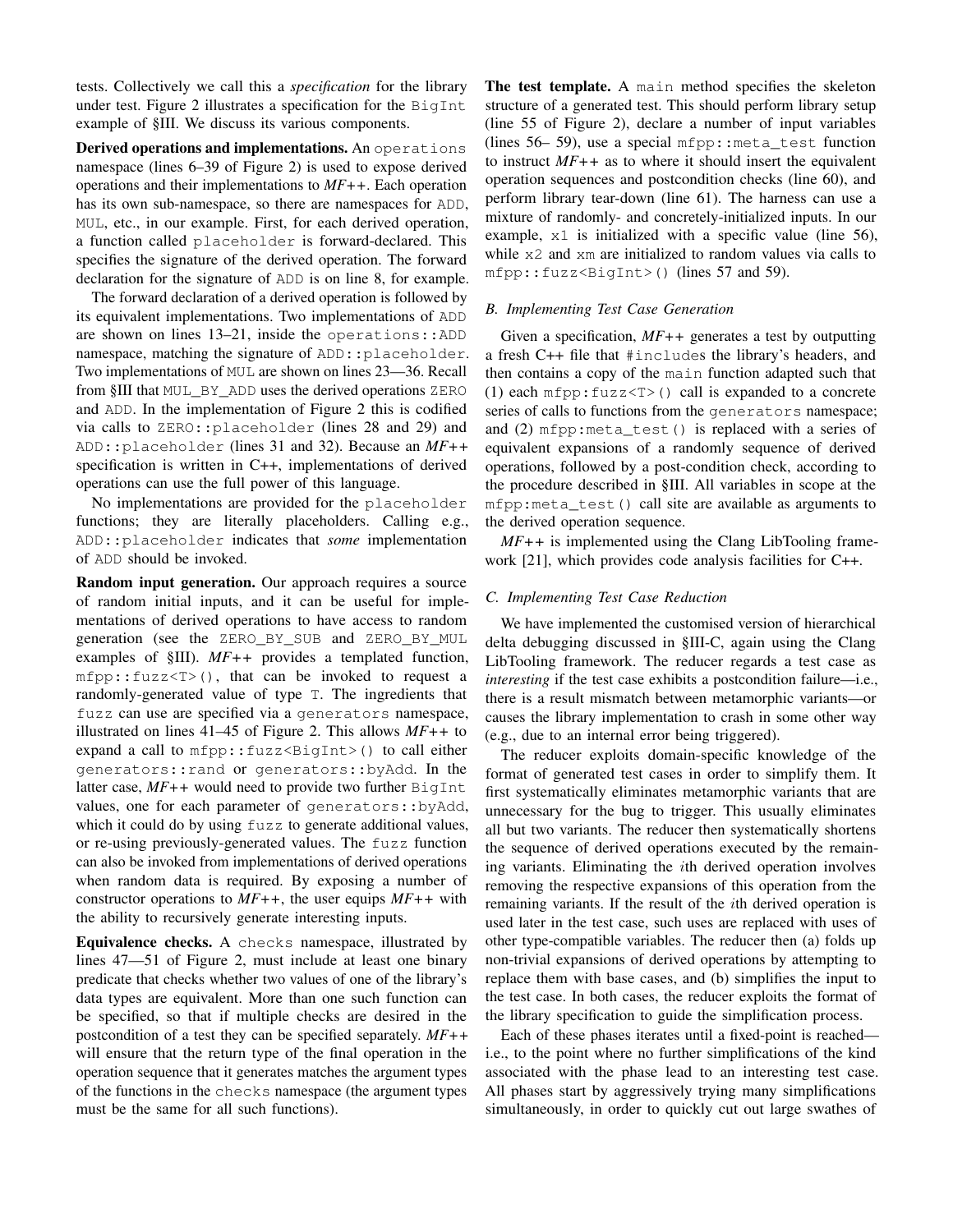a test case where possible, and gradually reduce the level of aggression until simplifications are attempted one at a time.

In [§V-D](#page-8-0) we provide experimental data showing the effectiveness of test case reduction in terms of the extent to which test cases can be reduced, and the time the process takes.

#### <span id="page-6-1"></span>*D. Coverage-guided Test Case Generation in Practice*

To realise the coverage-guided test case generation approach of [§III-D,](#page-3-1) we compile a library under test in debug mode (to disable optimizations), enabling gcov-based coverage instrumentation [\[22\]](#page-10-21). We execute the library's regression test suite, capturing the associated coverage data. Separately, we conduct a fuzzing run against the library using *MF++* for several hours and capture the associated coverage data.

We used scripts provided by the GraphicsFuzz project [\[23\]](#page-10-22) to perform differential analysis of the coverage data. This allows us to identify statements covered by *MF++* but not by the regression test suite. We temporarily edit the library source code to insert a failing assertion before each novel coverage point of interest. This means that hitting the coverage point will appear to cause the library to crash.

We rebuild the modified library (without coverage instrumentation), and conduct another fuzzing run using *MF++*. This time, each novel coverage point will cause an assertion to fail. *MF++* will find test cases that trigger the assertion failures, and reduce them to minimal examples that still trigger the assertion failures—i.e., that still yield the additional coverage.

As discussed in [§III-D](#page-3-1) the reduced test cases remain equipped with a metamorphic oracle, so that they are suitable for contributing back to the library's regression test suite, after appropriate manual clean-up to make them more human readable. This process is fully automatic, except for the decision as to which coverage points to instrument, and the manual cleanup.

We describe our positive experience using this process to contribute test cases to various library test suites in [§V-C.](#page-7-0)

#### V. EVALUATION

<span id="page-6-0"></span>We evaluate *MF++* over 6 software libraries: the SMT solvers *Z3* [\[8\]](#page-10-7), *CVC4* [\[9\]](#page-10-8), *Yices2* [\[10\]](#page-10-9) and *Boolector* [\[11\]](#page-10-10), and the libraries for Presburger arithmetic *isl* [\[12\]](#page-10-11) and *Omega* [\[13\]](#page-10-12). We justify our choice of these libraries and provide details of the *MF++* specifications for them in [§V-A.](#page-6-2)

Our evaluation then focuses on three aspects: the ability of *MF++* to find previously-unknown bugs [\(§V-B\)](#page-7-1), the ability of *MF++* to synthesise tests that achieve new coverage and the extent to which library developers are receptive to such test cases [\(§V-C\)](#page-7-0), and the throughput of *MF++* and efficiency of its test case reducer [\(§V-D\)](#page-8-0).

In principle it would be interesting to compare *MF++* with other randomized test case generation tools, such as Randoop [\[4\]](#page-10-3) or EvoSuite [\[3\]](#page-10-2). Aside from the practical difficulty presented by these tools being geared towards a different programming language (Java), the lack of a general oracle for generated tests would make such a comparison difficult. The metamorphic nature of *MF++* means that generated tests are

equipped with oracles by construction, based on user-provided specifications. This is not true for more fully-automated test case generation techniques. As a result, any comparison would have to be limited to e.g., comparing the degree of code coverage achieved by generated tests, or the extent to which generated tests can trigger bugs according to a trivial oracle (e.g., the library crashing) is available. Even then, a comparison would be complicated by the fact that it is often acceptable for a library to crash when invoked in an invalid manner. Because *MF++* is guided by user-provided specifications, the test cases it generates invoke the library in legitimate ways. This is not true for test cases generated by more automatic methods.

### <span id="page-6-2"></span>*A. Libraries Under Test*

There are two main motivations for the choice of libraries. First, due to the nature of *MF++*, namely that domain knowledge of a library under test is greatly desired when writing specifications, three libraries were chosen due to familiarity: *Z3*, *CVC4* and *isl*. Then, we evaluated *MF++* over three similar libraries, *Yices2*, *Boolector* and *Omega*, to understand how well our design choices apply to translating a specification in the same domain, but a distinct API. For *Omega*, we found two bugs that triggered very frequently. We reported these to the library maintainers and were advised that *Omega* is no longer supported, thus we did not test it further.

For the SMT solvers, we designed two conceptual specifications: one over the theory of quantifier-free non-linear integer arithmetic, the other over the quantifier-free theory of bit-vectors. We coded these up as concrete *MF++* specifications for the SUTs. We refer to these as the *integer* and *bit-vector* specifications henceforth. Most of our derived operations map to existing operations over the respective sort (e.g., addition or multiplication for integers, addition or xor for bit-vectors). We added additional derived operations, e.g., ABS for bit-vectors.

For each SMT specification we perform the following checks over a pair of metamorphic variants  $(x_1, x_v)$ . First, we assert that  $x_1 \neq x_v$  is not SAT: since the formulas are equivalent by construction, a violation of this property would constitute a solver bug. (We do not assert that  $x_1 \neq x_v$  is UNSAT, because the solver may legitimately return UNKNOWN if the theory is not decidable.) We then attempt to test the model generation capabilities of the solver. We check whether  $x_1 == 0$  is satisfiable. If it is, we ask the solver for a model, and we assert that the resulting model is also a model for  $x_v == 0$ : because  $x_1$  and  $x_v$  are equivalent,  $x_1 == 0$  and  $x_v == 0$  are also equivalent and thus a model for one (if it exists) must hold for the other. If  $x_1 == 0$  is unsatisfiable, then we check that  $x_v == 0$  is *not* satisfiable.

We tested *Z3* and *CVC4* with both the integer and bit-vector specifications. *Boolector* does not support integer theories so we tested it only with the bit-vector specification, and (due to time limitations) we restricted *Yices2* to this specification due to the similarity between it and *Boolector*'s APIs.

For *isl*, we used a specification that generates sets in an  $n$ -dimensional space by randomly selecting points in the space, creating a singleton set for each point, then uniting all of these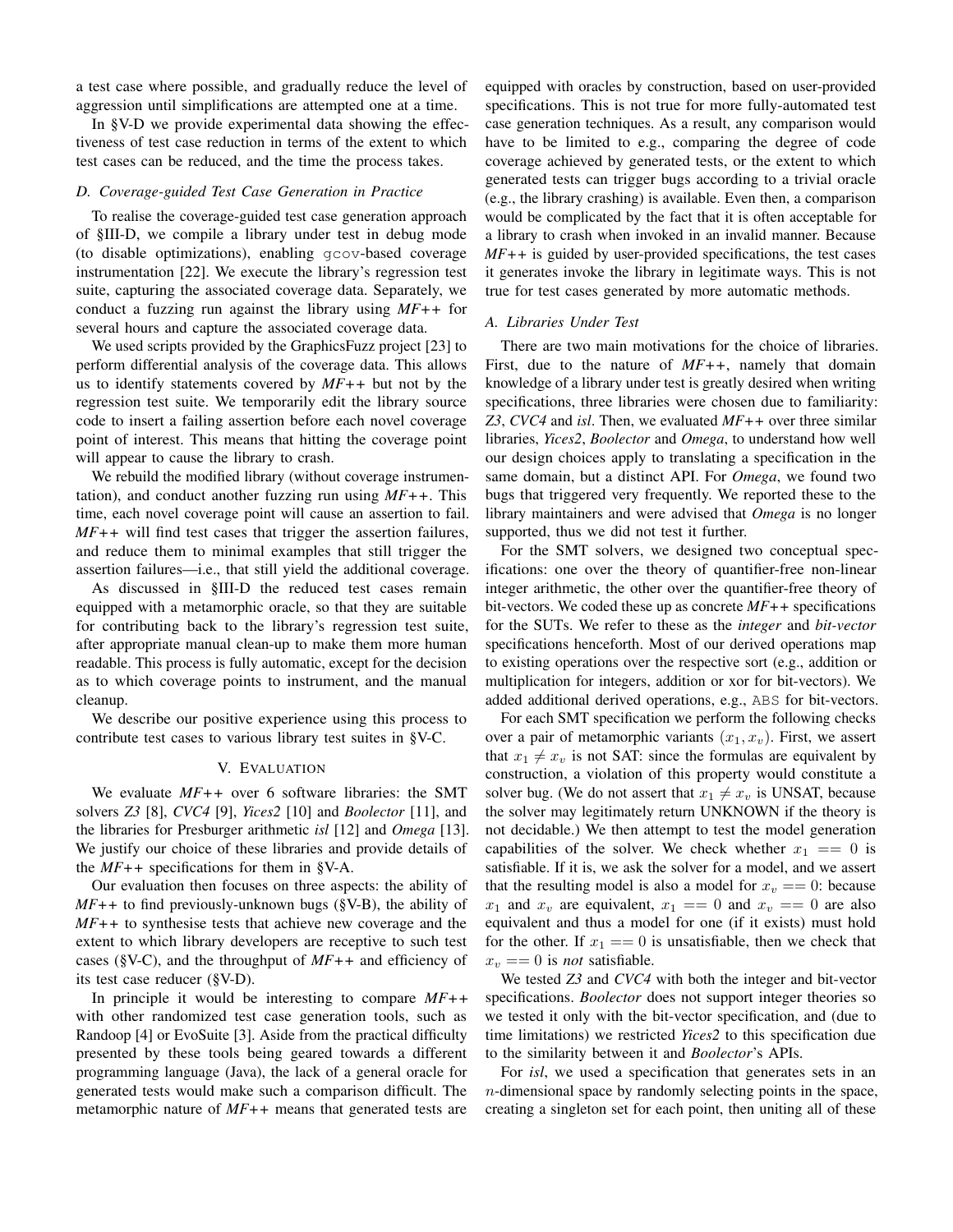sets together, and finally computing the convex hull of the resulting set. We found that the generation phase was the most interesting part of an *isl* test case, as we could more finely tune what sort of inputs *isl* should consume, and subsequent operations over these specific inputs would more likely expose issues. For the derived operations, most of them take inspiration from Boolean algebra, such as DeMorgan's laws. The check uses the internal is equal function to check for set equality.

## <span id="page-7-1"></span>*B. Bugs found using* MF++

A key measure of the usefulness of a randomized test generator is its ability to find bugs in practice. Because *MF++* is driven by a user-provided specification, its usefulness is a function of both the quality of a given specification, and the mechanism the tool uses to generate tests. During the development of *MF++*, we have found and reported 21 bugs across four libraries: 5 in *Z3*, 11 in *isl*, 2 in *Yices2*, and 3 in *Omega*. Except the 3 *Omega* bugs, all bugs have been fixed in response to our reports. Out of all 21, we classify 10 as functional bugs, requiring metamorphic checks to be triggered. The identification of these bugs provides evidence that *MF++*, paired with the library specifications that we have implemented, has practical value. We now discuss a selection of these bugs. *Z3*. We describe two example bugs. The first bug (discovered at API level) is illustrated by this SMTLIB formula:

(assert (= x -2)) (assert (= y (- -2 (div (\* -2 x) -2)))) (assert (**not** (= y 0)))

It is easy to see that the formula is UNSAT, as the value of y is constrained to be 0, but *Z3* incorrectly yielded the result SAT. Once reported [\[24\]](#page-10-23), the issue was promptly fixed. The maintainer pointed us to a separate issue [\[25\]](#page-10-24) opened just 9 days prior to our report, for which the deployed fix contained the bug identified via our testing mechanism. The short time it took for us to identify a regression bug shows how the technique can be used to augment regression testing.

A second bug [\[26\]](#page-10-25) had to do with the commutativity of the  $\neq$  operator. Two equivalent by construction formulas would make Z3 report  $x \neq y$  as SAT, but  $y \neq x$  as UNSAT.

A third bug [\[27\]](#page-10-26) involved the formula assert  $(\leq 0 (\land 2 -1))$ ) yielding UNKNOWN, when it is trivially satisfiable via constant propagation.

*isl*. Our testing led to the fixing of a complex issue in *isl*'s *coalesce* routine [\[28\]](#page-10-27). Three separate *MF++* bug reports led the *isl* developers to the problem. We discuss the simplified test case committed in the first patch of this bug-series. Namely, consider an integer set declared by the two following disjuncts:

$$
0 \le x, y, z \le 100 \land 0 < z \le 2 + 2x + 2y
$$
  

$$
z = 0 \land x, y \le 100 \land y \le 9 + 11x \land x \le 9 + 11y
$$

The constraint  $z \leq 2 + 2x + 2y$  is valid for integer points in the second disjunct, but not for rational ones. Further, if we set  $z = 1$ , then the constraint becomes redundant with respect to  $x, y \geq 0$ . Since the constraint is not redundant for the first disjunct entirely, it means it is redundant (with respect

to  $x, y \ge 0$ ) on the hyperplane  $z = 0$ . Thus, we assume the constraint is valid for integer points.

The three bugs we found all apply to a specific component of the coalesce routine. In this component *isl* searches for pairs of adjacent polyhedra which can be combined by rotating a constraint of the first polyhedron until the enlarged first polyhedron includes all integer points of the second. While coalescing may result in additional rational points in the expanded polyhedron, for correctness it is essential that the number of integer points remains unchanged. The first bug [\[29\]](#page-10-28), incorrectly included new integer points. While the first patch corrected our test case, it did so by making the overall routine more powerful, while relying on the assumption that redundant constraints have been marked correctly. Our second test case then exposed a problem where some newly redundant constraints were ignored for polyhedrons that did not yet exist before the coalescing routine was called but were only created as part of the iterative coalescing process itself. While the second patch addressed this instance of incorrectly updated state, our third test case showed that the coalescing routine still relied on inconsistent state. The final solution implemented by the *isl* developers removed the earlier generalisation.

*Yices2*. The *Yices2* API allows the xor operation to be applied via yices\_bvxor for an arbitrary number of operands, or yices\_bvxor2 and yices\_bvxor3 for two and three operands, respectively. As we included the three operand version in our specification, we discovered a bug whereby the *Yices2* API mistakenly called yices\_bvor instead of yices\_bvxor in the implementation of yices\_bvxor3. The bug was promptly fixed following our report [\[30\]](#page-10-29).

#### <span id="page-7-0"></span>*C. Using* MF++ *for Coverage-guided Test Case Generation*

Through some pilot experiments, we found that *MF++* was able to cover a substantial number of statements in the *Z3*, *Yices2* and *isl* code bases not covered by their regression test suites, so we decided to focus our coverage-guided test case generation efforts on these libraries. We liaised with the library developers to check whether they would be receptive to tests that work at the API level, which aim to increase code coverage rather than to expose known faults. Developers from all three projects were receptive to the idea. A *Yices2* developer commented *"We are absolutely interested in integrating your tests in Yices."*, *"API tests would be especially useful"*, and *"If you could focus on API and not convert [to] SMT2 that would be more interesting to us"*; a *Z3* developer commented: *"Tests added to the examples/c++ directory could be very useful and welcome"* (this is the directory for *Z3*'s API tests). So far we have proposed 21 new test cases to these libraries: 10 to *Z3*, 10 to *Yices2* and 1 to *isl*. We only proposed a single *isl* test because the *isl* test suite is written in C and *MF++* interfaces with the *isl* C++ API to yield C++ tests; we translated one test to C as a proof of concept. Our contributions to *Z3* and *Yices2* were directly accepted; the projects even made infrastructural changes to accommodate our contributions as a new category of API tests. The lead developer of *isl* indirectly integrated our contribution by writing a fresh test case inspired by our test.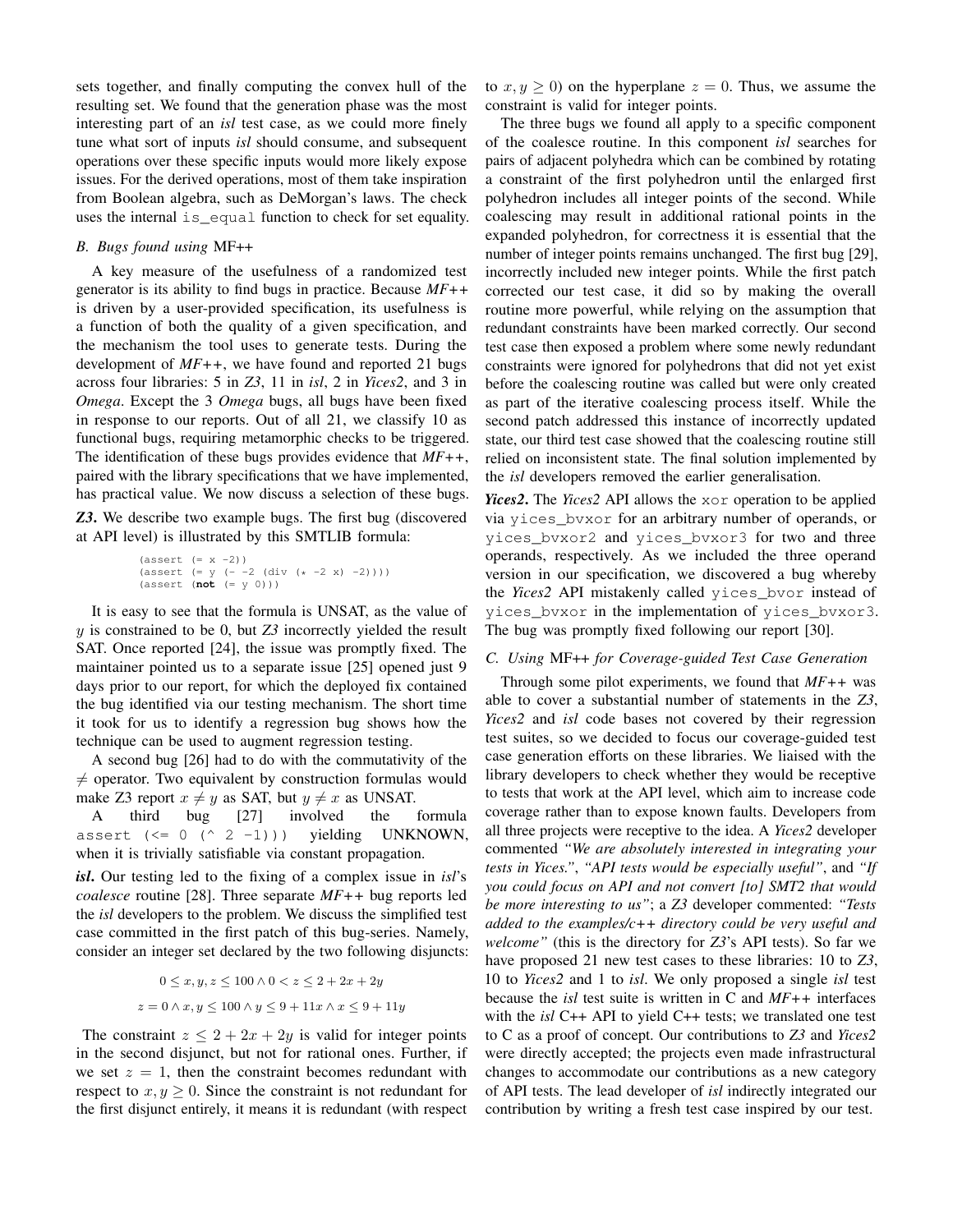<span id="page-8-1"></span>TABLE I: Throughput of randomized testing using *MF++*

| Library          | Test/hour | $%$ generation | % compilation | $%$ execution |
|------------------|-----------|----------------|---------------|---------------|
| <i>Boolector</i> | 605.64    | 36.54          | 20.77         | 42.66         |
| CVC4             | 88.99     | 16.22          | 4.75          | 78.98         |
| isl              | 256.46    | 67.49          | 30.84         | 1.66          |
| Yices2           | 711.14    | 43.87          | 20.72         | 35.37         |
| 73               | 161.96    | 36.62          | 8.15          | 55.19         |

The aim of coverage-guided test case generation is to produce small, high quality tests which target a specific, previously untested coverage point. Because they come equipped with a test oracle, the idea is that these tests have future value for regression testing. Our contributions to *Z3* have already shown value in identifying two heap use-after-free errors [\[31\]](#page-10-30), [\[32\]](#page-10-31).

The tests we have added so far improve coverage of various components. In *Z3* this includes the non-linear SAT solver, handling of polynomials, and various internal solver edge-cases; in *Yices2* our contributions improve coverage of the C/C++ API, features of model creation and application, and term-handling. Our contributions so far are merely a proof of concept: the additional coverage they provide is small compared to that already achieved by the overall test suite (an improvement of less than 1%). However, the process we have put in place can be further iterated to yield oracle-equipped tests whenever *MF++* is able to cover more code than the regression test suite.

Before submitting tests, we perform further manual reduction than what the reducer automatically provides. In addition to removal of boiler-plate code and simplification of variable names (which could be automated), this process was primarily driven by library-specific semantics that the reducer is unaware of. For example, in *isl*, the objects we generate are created via sequences of API calls. However, we can simplify the generation of a set, for example, by instead creating the set from a string representation, rather than the sequence of API calls, essentially folding multiple API calls to a single function.

## <span id="page-8-0"></span>*D. Performance of Test Case Generation and Reduction*

We present some data demonstrating the throughput of testing using *MF++*, and the performance of test case reduction. While there are no suitable existing tools with which to present a performance comparison, we believe this data will be valuable to researchers investigating similar techniques in the future.

To indicate the throughput of testing, [Table I](#page-8-1) shows the average number of test executions per hour for 20-hour runs of each of *Z3*, *isl*, *Yices2*, and *CVC4*, and a 6-hour run of *Boolector*, and the percentage of time spent on test case generation, compilation of test programs, and test execution. These tests were run on a Ubuntu 20.04 Docker container, hosted on a machine with an Intel Core i7-6700 3.40 GHz CPU and 16GB of RAM.

The percentages across each SUT do not add up to exactly 100% due to the system overhead. We observe a rather wide throughput, from 89 tests per hour, up to 711. The internal difference between experimental runs are internal parameters (e.g., number of variants, recursion depth), and a few SUTspecific functions that we defined based on specific capabilities.

<span id="page-8-2"></span>TABLE II: Performance of test case reduction of 46 reductions

|                          | Min | Max  | Median | Mean |
|--------------------------|-----|------|--------|------|
| Reduction factor $(\% )$ | 10  | 97   | 69     | 61   |
| Reduction time (s)       | 13  | 1110 | 116    | 257  |
| Reduction attempts       |     | 789  | 85     | 151  |

This doesn't quite explain the large discrepancy between *CVC4* and *Yices2*, as they both execute over the SMT\_QF\_NIA theory. The results do show a fairly large time spent in execution for *CVC4*, therefore the difference might be due to implementation.

Overall, generation does provide a rather substantial overhead for testing, and we are aware of certain possible optimizations to be done in *MF++*. Otherwise, the time spent in compilation and execution is largely SUT-dependent.

Regarding the effectiveness of test case reduction, [Table II](#page-8-2) shows performance data for 46 reduction sessions—reductions associated with 18 of the 21 coverage-guided tests of [§V-C,](#page-7-0) each repeated three times (for the other three tests it proved difficult to subsequently build the precise version of the library that was used when the coverage point was first investigated). These experiments were executed on a similar setup as above, except with a Intel Core i7-4770 3.40 GHz CPU.

We observe that the various reduction factors we investigate are rather volatile — between 8 and 789 reduction attempts per session, and between a 10% to 97% reduction in size. This indicates that the underlying tests and SUTs heavily affect the reduction process, as one would expect. However, an average of a 61% reduction rate overall, with an average time of 151s, indicates our implementation of the reducer is effective at removing large swathes of unnecessary code. We also separately compute the total size shrinkage in bytes across all 18 tests, and observe a total reduction of 88%.

## VI. RELATED WORK

Metamorphic testing and the oracle problem. Metamorphic testing [\[6\]](#page-10-5) aims to circumvent the oracle problem. The oracle problem is at the core of software testing and has received lot of attention, which we broadly categorize into works that propose (pseudo-) oracles for various domains (e.g., [\[33\]](#page-10-32), [\[34\]](#page-10-33), [\[35\]](#page-10-34), [\[36\]](#page-10-35), [\[37\]](#page-10-36), [\[38\]](#page-10-37), [\[39\]](#page-10-38), [\[40\]](#page-10-39)) and methods for generating, learning and improving oracles (e.g., [\[41\]](#page-10-40), [\[42\]](#page-10-41), [\[43\]](#page-10-42), [\[44\]](#page-10-43), [\[45\]](#page-10-44), [\[46\]](#page-10-45), [\[47\]](#page-11-0)). See [\[5\]](#page-10-4) for a recent survey on the oracle problem.

Metamorphic testing has been applied to many domains, including compilers and code generators [\[48\]](#page-11-1), [\[49\]](#page-11-2), [\[50\]](#page-11-3), [\[51\]](#page-11-4), machine learning [\[52\]](#page-11-5), autonomous driving [\[53\]](#page-11-6), stochastic optimization [\[54\]](#page-11-7), simulation and modeling [\[55\]](#page-11-8), [\[56\]](#page-11-9), web services and systems [\[57\]](#page-11-10), [\[58\]](#page-11-11), and sentiment analysis [\[59\]](#page-11-12) (see [\[60\]](#page-11-13) for a survey on metamorphic testing). Our work is distinct because it is an instance of metamorphic *fuzzing*: we have a set of metamorphic relations (equivalent implementations of derived operations) that we compose in a randomized fashion to yield rich test cases. In contrast, most existing metamorphic testing approaches involve using a fixed set of metamorphic relations to generate a set of follow-up tests from a fixed test suite. The most closely-related work is methods for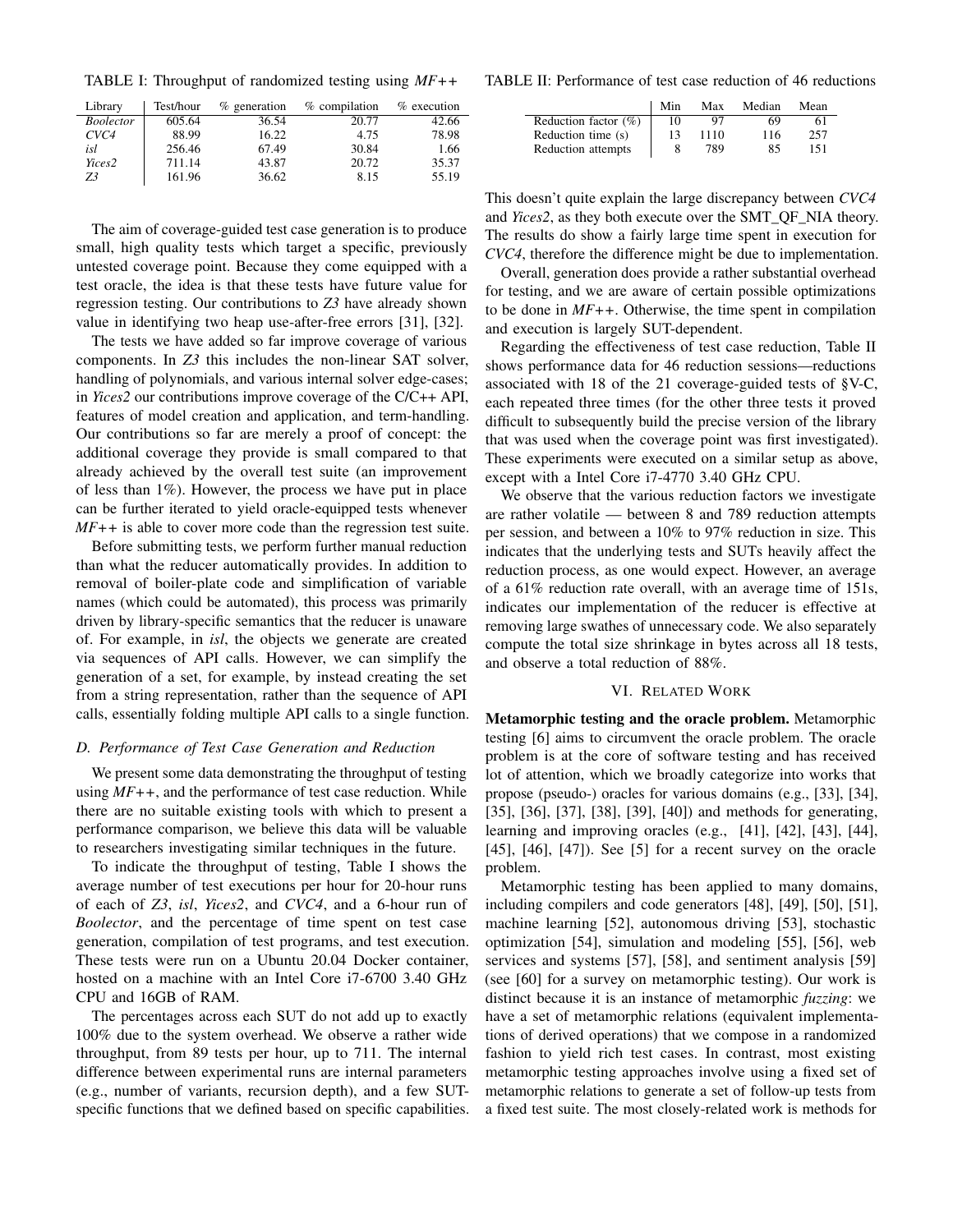metamorphic compiler testing that involve random application of semantics-preserving transformations [\[48\]](#page-11-1), [\[50\]](#page-11-3), [\[61\]](#page-11-14), [\[62\]](#page-11-15).

Our approach of declaring derived operations in terms of one another is related to *composition of metamorphic relations* [\[63\]](#page-11-16), but more general: rather than merely providing the output of one metamorphic relation to another, our approach allows a derived operation to be invoked from anywhere in the implementation of another derived operation.

*MF++*, but not its design and implementation, is discussed in a case study on metamorphic approaches to fuzzing [\[64\]](#page-11-17).

Property-based testing. Property-based testing [\[65\]](#page-11-18), [\[66\]](#page-11-19), [\[67\]](#page-11-20), [\[68\]](#page-11-21), [\[69\]](#page-11-22) involves writing a fixed unit test for which certain inputs are left unspecified. Random generation is then used to search for inputs that make the unit test fail. Our approach is similar in that it uses random input generation, but fundamentally different in that we do not perform input generation with respect to a fixed unit test, but rather we *generate* the unit test by randomly constructing a sequence of derived operations and then expanding this sequence in multiple equivalent ways. It would be possible to encode this as property-based testing by generating random-yet-equivalent sequences of operations as part of the process of random input generation. This would merely amount to re-implementing our approach inside a property-based testing framework.

Redundancy-based oracles. Our use of equivalent implementations is related to work on synthesising test oracles by exploiting software *redundancy* [\[70\]](#page-11-23), [\[71\]](#page-11-24). This line of work observes that many systems exhibit natural redundancy—e.g., the put and putAll methods on a multimap data structure are implemented in a fundamentally different manner, but should behave equivalently when putAll is used with a singleton set. Exploiting such redundancy allows methods to be crosschecked against one another. A key difference is that rather than seeking existing redundancy within an implementation, our approach involves the library developer explicitly writing multiple redundant implementations of each derived operation, giving them the freedom to exercise the library in ways that they predict might be interesting from a bug-finding perspective.

Another testing approach that exploits redundancy is the ASTOOT method for testing object-oriented programs [\[72\]](#page-11-25). Like our approach this involves testing equivalent sequences of operations with respect to a user-supplied equivalence check, but it is not based on randomized testing.

Coverage-guided test case reduction. The design of the *MF++* reducer is based on hierarchical delta debugging [\[18\]](#page-10-17), a specialized form of delta debugging [\[17\]](#page-10-16). Like the C-Reduce tool [\[73\]](#page-11-26), our reducer applies transformations that are aware of C++ syntax, but unlike C-Reduce our reducer is heavily tailored to the syntax of *MF++*-generated tests (whereas C-Reduce is a generic reducer for C/C++ programs). Reducing with respect to coverage points, rather than bugs, is an example of *cause reduction* [\[19\]](#page-10-18), [\[20\]](#page-10-19). Coverage-guided reduction has been combined with fuzzing to generate conformance tests for the Vulkan graphics API [\[23\]](#page-10-22), but unlike our approach this work required test oracles to be added manually.

Test suite generation. Many techniques have been proposed for automated generation of high coverage test suites, e.g., based on genetic algorithms [\[3\]](#page-10-2), [\[74\]](#page-11-27), feedback-directed random generation [\[4\]](#page-10-3), [\[75\]](#page-11-28) and symbolic execution [\[76\]](#page-11-29), [\[77\]](#page-11-30), [\[78\]](#page-11-31). A limitation common to these techniques is that generated tests do not have straightforward oracles. For example, Randoop [\[4\]](#page-10-3) generates test suites that characterise what the system under test does *today* so that changes to this behaviour can be automatically identified, while test generation using genetic algorithms has proposed using mutated versions of the system under test to serve as an oracle [\[74\]](#page-11-27). In contrast, our approach provides a metamorphic oracle by construction. The trade-off is the one-off manual effort associated with using our approach.

Testing SMT solvers. Four of our case studies are SMT solving libraries. Recent works have focused specifically on testing SMT solvers. The *semantic fusion* technique [\[79\]](#page-11-32) has discovered many in *Z3* and *CVC4*, and the STORM technique has found soundness bugs in a variety of SMT solvers [\[80\]](#page-11-33). These techniques are metamorphic in nature: they involve manipulating existing formulas to yield new formulas whose satisfiability can be based on that of the original formula.

## VII. CONCLUSIONS AND FUTURE WORK

Our approach to metamorphic fuzzing enables automated generation of library tests with in-built oracles, based on a specification that the library developer provides as a one-off manual effort. We have shown that our implementation of this approach in the *MF++* is effective at bug-finding, revealing 21 previously-unknown bugs across four of our case study libraries. We also present a novel method for coverage-guided test case generation, leveraging the test case reducer of *MF++* to yield small tests that can be added to library regression test suites, and we have been successful in integrating 21 test cases into open source library regression test suites so far.

In future we plan to apply *MF++* to additional libraries in more diverse domains; e.g., the *cairo* [\[81\]](#page-11-34) graphics library has a different approach to maintaining and modifying its state than what we have seen in our existing case studies. There is also scope for deepening the specifications of our existing libraries, e.g., to consider a richer set of SMT theories.

In this work we have opted to build a practical tool that really works for C++ libraries, at the expense of requiring the user to put manual effort into writing equivalent implementations of derived operations. We are sceptical as to how practical it would be to relieve this manual effort, due to the difficulty of program analysis for full-blown languages such as C++. However, we believe there is potential for static and dynamic analysis to aid in *suggesting* possible equivalences to the user, as well as providing additional diagnostic support to help the user debug the manual ingredients that they provide.

## ACKNOWLEDGMENTS

Our thanks to John Wickerson for feedback on an earlier draft of this work. This work was supported by the EPSRC HiPEDS Centre for Doctoral Training (EP/L016796/1) and the IRIS EPSRC Programme Grant (EP/R006865/1).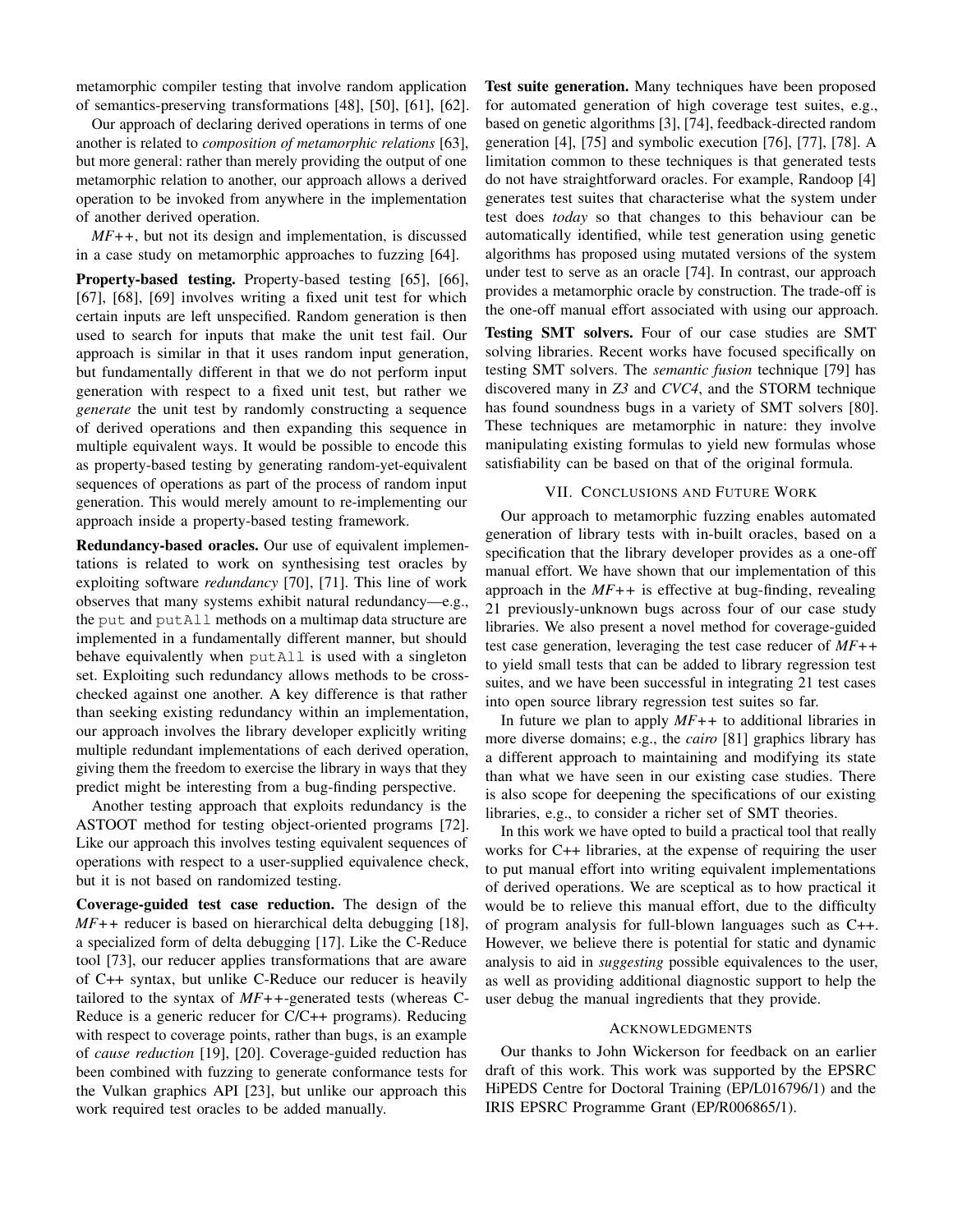## **REFERENCES**

- <span id="page-10-0"></span>[1] M. Zalewski, "American fuzzy lop (afl)," *URL: http://lcamtuf. coredump. cx/afl*, 2017.
- <span id="page-10-1"></span>[2] K. Serebryany, "Continuous fuzzing with libFuzzer and AddressSanitizer," in *2016 IEEE Cybersecurity Development (SecDev)*. IEEE, 2016, pp. 157–157.
- <span id="page-10-2"></span>[3] G. Fraser and A. Arcuri, "EvoSuite: automatic test suite generation for object-oriented software," in *FSE*, T. Gyimóthy and A. Zeller, Eds. ACM, 2011, pp. 416–419. [Online]. Available: [https://doi.org/10.1145/](https://doi.org/10.1145/2025113.2025179) [2025113.2025179](https://doi.org/10.1145/2025113.2025179)
- <span id="page-10-3"></span>[4] C. Pacheco and M. D. Ernst, "Randoop: feedback-directed random testing for java," in *OOPSLA Companion*, R. P. Gabriel, D. F. Bacon, C. V. Lopes, and G. L. S. Jr., Eds. ACM, 2007, pp. 815–816. [Online]. Available:<https://doi.org/10.1145/1297846.1297902>
- <span id="page-10-4"></span>[5] E. T. Barr, M. Harman, P. McMinn, M. Shahbaz, and S. Yoo, "The oracle problem in software testing: A survey," *IEEE Trans. Software Eng.*, vol. 41, no. 5, pp. 507–525, 2015. [Online]. Available: <https://doi.org/10.1109/TSE.2014.2372785>
- <span id="page-10-5"></span>[6] T. Y. Chen, S. C. Cheung, and S. M. Yiu, "Metamorphic testing: A new approach for generating next test cases," The Hong Kong University of Science and Technology, Tech. Rep. HKUST-CS98-01, 1998.
- <span id="page-10-6"></span>[7] S. Segura, G. Fraser, A. B. Sanchez, and A. Ruiz-Cortés, "A survey on metamorphic testing," *IEEE Transactions on Software Engineering*, vol. 42, no. 9, pp. 805–824, 2016.
- <span id="page-10-7"></span>[8] L. De Moura and N. Bjørner, "Z3: An efficient SMT solver," in *TACAS*. Springer, 2008, pp. 337–340.
- <span id="page-10-8"></span>[9] C. W. Barrett, C. L. Conway, M. Deters, L. Hadarean, D. Jovanovic, T. King, A. Reynolds, and C. Tinelli, "CVC4," in *CAV*. Springer, 2011, pp. 171–177. [Online]. Available: [https://doi.org/10.1007/](https://doi.org/10.1007/978-3-642-22110-1_14) [978-3-642-22110-1\\_14](https://doi.org/10.1007/978-3-642-22110-1_14)
- <span id="page-10-9"></span>[10] B. Dutertre and L. De Moura, "The Yices SMT solver," *Tool paper at http://yices. csl. sri. com/tool-paper. pdf*, vol. 2, no. 2, pp. 1–2, 2006.
- <span id="page-10-10"></span>[11] R. Brummayer, A. Biere, and F. Lonsing, "BTOR: Bit-Precise Modelling of Word-Level Problems for Model Checking," in *BPR workshop at CAV*, 2008.
- <span id="page-10-11"></span>[12] S. Verdoolaege, "isl: An integer set library for the polyhedral model," in *Mathematical Software – ICMS 2010*, K. Fukuda, J. v. d. Hoeven, M. Joswig, and N. Takayama, Eds. Berlin, Heidelberg: Springer Berlin Heidelberg, 2010, pp. 299–302.
- <span id="page-10-12"></span>[13] D. G. Wonnacott, "A retrospective of the omega project," rap. tech. *HC-CS-TR-2010-01, Haverford College Computer Science*, 2010.
- <span id="page-10-13"></span>[14] S. Verdoolaege, "Presburger formulas and polyhedral compilation," 2016. [Online]. Available:<https://lirias.kuleuven.be/retrieve/361209>
- <span id="page-10-14"></span>[15] A. Lascu, "MF++ GitHub repository," 2022. [Online]. Available: <https://github.com/0152la/mfpp>
- <span id="page-10-15"></span>[16] ——, "Replication package," 2021. [Online]. Available: [https:](https://hub.docker.com/r/mfpp/icst) [//hub.docker.com/r/mfpp/icst](https://hub.docker.com/r/mfpp/icst)
- <span id="page-10-16"></span>[17] A. Zeller and R. Hildebrandt, "Simplifying and isolating failure-inducing input," *IEEE Trans. Software Eng.*, vol. 28, no. 2, pp. 183–200, 2002. [Online]. Available:<https://doi.org/10.1109/32.988498>
- <span id="page-10-17"></span>[18] G. Misherghi and Z. Su, "HDD: hierarchical delta debugging," in *ICSE*. ACM, 2006, pp. 142–151. [Online]. Available: [https:](https://doi.org/10.1145/1134285.1134307) [//doi.org/10.1145/1134285.1134307](https://doi.org/10.1145/1134285.1134307)
- <span id="page-10-18"></span>[19] A. Groce, M. A. Alipour, C. Zhang, Y. Chen, and J. Regehr, "Cause reduction for quick testing," in *ICST*. IEEE Computer Society, 2014, pp. 243–252. [Online]. Available:<https://doi.org/10.1109/ICST.2014.37>
- <span id="page-10-19"></span>[20] ——, "Cause reduction: delta debugging, even without bugs," *Softw. Test. Verification Reliab.*, vol. 26, no. 1, pp. 40–68, 2016. [Online]. Available:<https://doi.org/10.1002/stvr.1574>
- <span id="page-10-20"></span>[21] The Clang Team, "Clang 12 documentation - libtooling," 2021. [Online]. Available:<https://clang.llvm.org/docs/LibTooling.html>
- <span id="page-10-21"></span>[22] GCC, the GNU Compiler Collection, "gcov-a test coverage program," 2021. [Online]. Available:<https://gcc.gnu.org/onlinedocs/gcc/Gcov.html>
- <span id="page-10-22"></span>[23] A. F. Donaldson, H. Evrard, and P. Thomson, "Putting randomized compiler testing into production (experience report)," in *ECOOP*, ser. LIPIcs, vol. 166. Schloss Dagstuhl - Leibniz-Zentrum für Informatik, 2020, pp. 22:1–22:29. [Online]. Available: [https://doi.org/10.4230/LIPIcs.](https://doi.org/10.4230/LIPIcs.ECOOP.2020.22) [ECOOP.2020.22](https://doi.org/10.4230/LIPIcs.ECOOP.2020.22)
- <span id="page-10-23"></span>[24] A. Lascu, "Z3 issue: Incorrect solver result with explicit constant propagation," 2019. [Online]. Available: [https://github.com/Z3Prover/z3/](https://github.com/Z3Prover/z3/issues/2096) [issues/2096](https://github.com/Z3Prover/z3/issues/2096)
- <span id="page-10-24"></span>[25] boehmes (GitHub username), "Z3 issue: Incorrect proof related to div," 2019. [Online]. Available:<https://github.com/Z3Prover/z3/issues/2082>
- <span id="page-10-25"></span>[26] A. Lascu, "Z3 issue: Different satisfiability for commutative !=," 2019. [Online]. Available:<https://github.com/Z3Prover/z3/issues/2604>
- <span id="page-10-26"></span>[27] ——, "Z3 issue: Unknown result with  $\hat{ }$  operation," 2020. [Online]. Available:<https://github.com/Z3Prover/z3/issues/4775>
- <span id="page-10-27"></span>[28] S. Verdoolaege, "Integer set coalescing," 2015. [Online]. Available: <https://lirias.kuleuven.be/retrieve/293569>
- <span id="page-10-28"></span>[29] A. Lascu, "isl issue: is\_equal check failed on expected equivalent input sets," 2018. [Online]. Available: [https://groups.google.com/d/msg/](https://groups.google.com/d/msg/isl-development/BjxxUFI410c/rYJWV9neAgAJ) [isl-development/BjxxUFI410c/rYJWV9neAgAJ](https://groups.google.com/d/msg/isl-development/BjxxUFI410c/rYJWV9neAgAJ)
- <span id="page-10-29"></span>[30] ——, "Yices 2 issue: BVXOR3 yields inconsistent result," 2021. [Online]. Available:<https://github.com/SRI-CSL/yices2/issues/353>
- <span id="page-10-30"></span>[31] ——, "Z3 issue: Asan heap-use-after-free with recent coverage test," 2021. [Online]. Available:<https://github.com/Z3Prover/z3/issues/5493>
- <span id="page-10-31"></span>[32] ——, "Comment on Z3 pull request: Add Ubuntu CMake coverage CI step," 2021. [Online]. Available: [https://github.com/Z3Prover/z3/pull/](https://github.com/Z3Prover/z3/pull/5442#issuecomment-889503465) [5442#issuecomment-889503465](https://github.com/Z3Prover/z3/pull/5442#issuecomment-889503465)
- <span id="page-10-32"></span>[33] A. Avancini and M. Ceccato, "Grammar based oracle for security testing of web applications," in *AST*. IEEE Computer Society, 2012, pp. 15–21. [Online]. Available:<https://doi.org/10.1109/IWAST.2012.6228984>
- <span id="page-10-33"></span>[34] G. Jahangirova, A. Stocco, and P. Tonella, "Quality metrics and oracles for autonomous vehicles testing," in *14th IEEE Conference on Software Testing, Verification and Validation, ICST 2021, Porto de Galinhas, Brazil, April 12-16, 2021*. IEEE, 2021, pp. 194–204. [Online]. Available:<https://doi.org/10.1109/ICST49551.2021.00030>
- <span id="page-10-34"></span>[35] D. S. Katz, C. Hutchison, M. Zizyte, and C. L. Goues, "Detecting execution anomalies as an oracle for autonomy software robustness, in *2020 IEEE International Conference on Robotics and Automation, ICRA 2020, Paris, France, May 31 - August 31, 2020*. IEEE, 2020, pp. 9366–9373. [Online]. Available: [https://doi.org/10.1109/ICRA40945.](https://doi.org/10.1109/ICRA40945.2020.9197060) [2020.9197060](https://doi.org/10.1109/ICRA40945.2020.9197060)
- <span id="page-10-35"></span>[36] L. Mariani, M. Pezzè, and D. Zuddas, "Augusto: exploiting popular functionalities for the generation of semantic GUI tests with oracles," in *ICSE*. ACM, 2018, pp. 280–290. [Online]. Available: <https://doi.org/10.1145/3180155.3180162>
- <span id="page-10-36"></span>[37] T. A. Walsh, G. M. Kapfhammer, and P. McMinn, "Automated layout failure detection for responsive web pages without an explicit oracle," in *ISSTA*. ACM, 2017, pp. 192–202. [Online]. Available: <https://doi.org/10.1145/3092703.3092712>
- <span id="page-10-37"></span>[38] M. Ceccato, C. D. Nguyen, D. Appelt, and L. C. Briand, "SOFIA: an automated security oracle for black-box testing of sql-injection vulnerabilities," in *ASE*. ACM, 2016, pp. 167–177. [Online]. Available: <https://doi.org/10.1145/2970276.2970343>
- <span id="page-10-38"></span>[39] C. Wang, F. Pastore, and L. C. Briand, "Oracles for testing software timeliness with uncertainty," *ACM Trans. Softw. Eng. Methodol.*, vol. 28, no. 1, pp. 1:1–1:30, 2019. [Online]. Available: <https://doi.org/10.1145/3280987>
- <span id="page-10-39"></span>[40] L. Ran, C. E. Dyreson, A. A. Andrews, R. C. Bryce, and C. J. Mallery, "Building test cases and oracles to automate the testing of web database applications," *Inf. Softw. Technol.*, vol. 51, no. 2, pp. 460–477, 2009. [Online]. Available:<https://doi.org/10.1016/j.infsof.2008.05.016>
- <span id="page-10-40"></span>[41] G. Jahangirova, D. Clark, M. Harman, and P. Tonella, "An empirical validation of oracle improvement," *IEEE Trans. Software Eng.*, vol. 47, no. 8, pp. 1708–1728, 2021. [Online]. Available: <https://doi.org/10.1109/TSE.2019.2934409>
- <span id="page-10-41"></span>[42] C. Menghi, S. Nejati, K. Gaaloul, and L. C. Briand, "Generating automated and online test oracles for simulink models with continuous and uncertain behaviors," in *ESEC/FSE*. ACM, 2019, pp. 27–38. [Online]. Available:<https://doi.org/10.1145/3338906.3338920>
- <span id="page-10-42"></span>[43] K. Frounchi, L. C. Briand, L. Grady, Y. Labiche, and R. Subramanyan, "Automating image segmentation verification and validation by learning test oracles," *Inf. Softw. Technol.*, vol. 53, no. 12, pp. 1337–1348, 2011. [Online]. Available:<https://doi.org/10.1016/j.infsof.2011.06.009>
- <span id="page-10-43"></span>[44] V. Terragni, G. Jahangirova, P. Tonella, and M. Pezzè, "Evolutionary improvement of assertion oracles," in *ESEC/FSE*. ACM, 2020, pp. 1178–1189. [Online]. Available:<https://doi.org/10.1145/3368089.3409758>
- <span id="page-10-44"></span>[45] J. Chen, Y. Bai, D. Hao, L. Zhang, L. Zhang, B. Xie, and H. Mei, "Supporting oracle construction via static analysis," in *ASE*. ACM, 2016, pp. 178–189. [Online]. Available: [https://doi.org/10.1145/2970276.](https://doi.org/10.1145/2970276.2970366) [2970366](https://doi.org/10.1145/2970276.2970366)
- <span id="page-10-45"></span>[46] W. B. Langdon, S. Yoo, and M. Harman, "Inferring automatic test oracles," in *10th IEEE/ACM International Workshop on Search-Based Software Testing, SBST@ICSE 2017, Buenos Aires, Argentina, May 22-23, 2017*. IEEE, 2017, pp. 5–6. [Online]. Available: <https://doi.org/10.1109/SBST.2017.1>